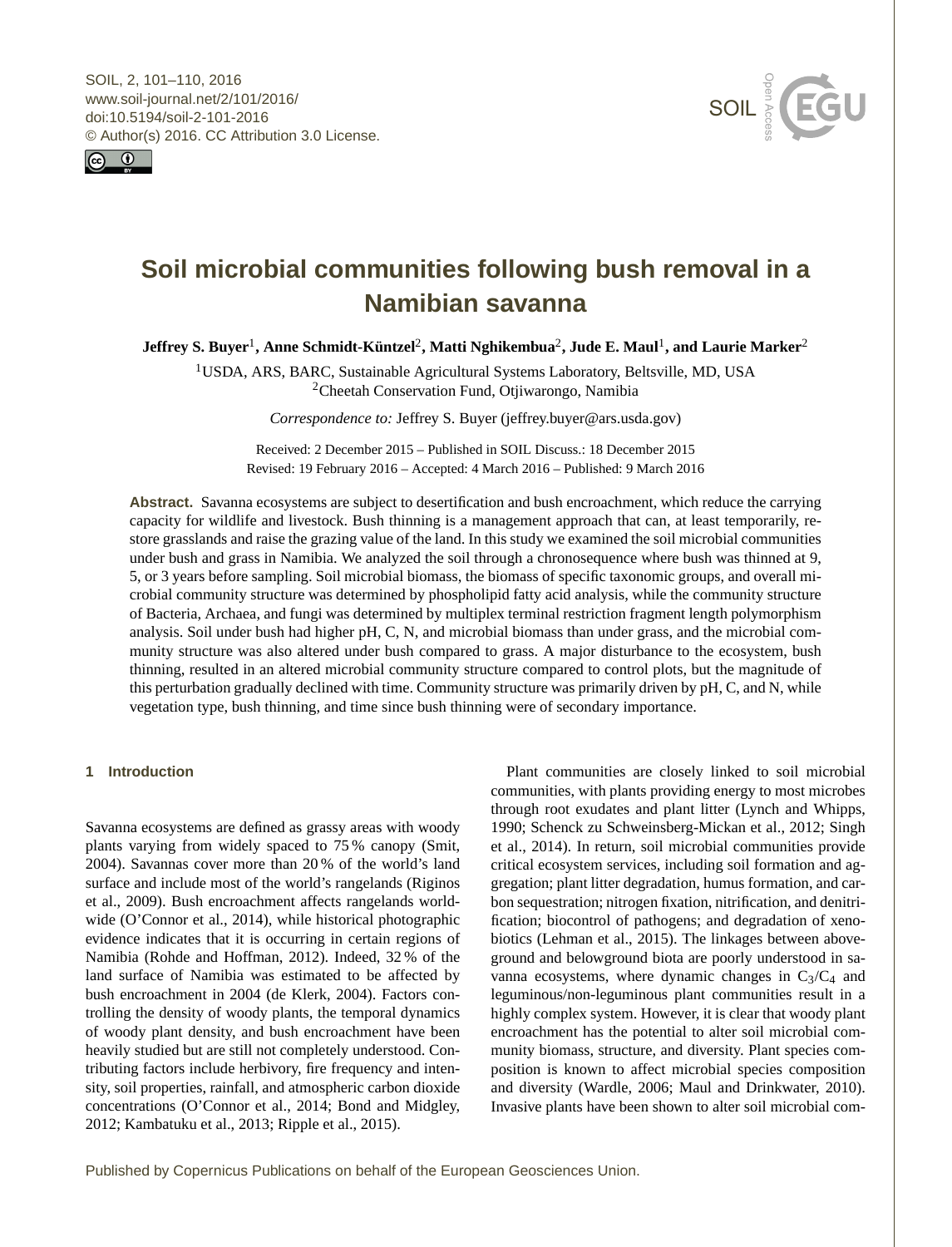munities (Batten et al., 2006), biogeochemical cycling, nutrient availability, and ecosystem function (Weidenhamer and Callaway, 2010). Soil microbial biomass has been reported to increase with increasing woody plant density and age (Liao and Boutton, 2008), while soil community composition was altered and microbial biomass increased during a reforestation experiment with *Eucalyptus urophylla* (Wu et al., 2013). Soil biota were altered along a desertification gradient (Klass et al., 2012). These changes in soil microbial communities have the potential to alter the rate of bush encroachment. Both positive and negative feedbacks (Wardle et al., 2004) can occur between plant and soil microbial communities, affecting the progress of plant invasion (Reinhart and Callaway, 2006; Shannon et al., 2012; Ke et al., 2015).

One technique for restoring bush-encroached savannas is to remove the woody plants, thus promoting grass growth and improving the grazing capacity of the savanna (Smit, 2004). In this study we report on a chronosequence of bush thinning. Excess *Senegalia mellifera* (formerly *Acacia mellifera*) and other woody vegetation were removed from three different plots (one plot each year) in 2003/4, 2007, and 2009, and a paired "control" plot was established adjacent to each thinned plot. We analyzed soil taken from the bush and grass environments for soil chemistry, microbial biomass, and microbial community structure in order to test the following hypotheses: (1) in a savanna ecosystem soil microbial community structure is different under grass than under woody plants, and (2) the soil microbial community is resilient to the disturbance caused by bush thinning. Soil microbial biomass, the biomass of individual taxonomic groups, and soil microbial community structure were measured by phospholipid fatty acid (PLFA) analysis. A more detailed analysis of bacterial, archaeal, and fungal community structure was provided by terminal restriction fragment length polymorphism (TR-FLP) analysis of soil DNA.

# **2 Materials and methods**

# 2.1 Site description

All samples were taken from the Elandsvreugde farm at the Cheetah Conservation Fund International Research and Education Centre, Otjiwarongo, Namibia (Fig. 1). The Elandsvreugde farm  $(20^{\circ}25' \text{ S}, 17^{\circ}4' \text{ E})$  is 7300 ha in size. Soils are classified as Chromic Cambisols based on a soil atlas [\(http://spatial-web.nmsu.edu/flexviewers/](http://spatial-web.nmsu.edu/flexviewers/NamibiaSpatialData/) [NamibiaSpatialData/\)](http://spatial-web.nmsu.edu/flexviewers/NamibiaSpatialData/). The vegetation is characterized as thornbush savanna, with woody species such as *Senegalia mellifera* (*Acacia mellifera*) predominating. Understory vegetation is sparse except for forbs, which are briefly present following rainfall. The major grass species is hairyflower lovegrass (*Eragrostis trichophora*). The area receives an average annual rainfall of 400–500 mm, thus classifying it as a semi-arid zone. The wet–hot season is January to April, followed by a dry–cold season from May to Au-



**Figure 1.** Map of study area.

gust, with September to December intermediate. The vegetation is utilized by wild game, including kudu (*Tragelaphus strepsiceros*), oryx (*Oryx gazella*), red hartebeest (*Alcelaphus buselaphus* subsp. *caama*), eland (*Tragelaphus oryx*), warthog (*Phacochoerus africanus*), steenbok (*Raphicerus campestris*), and duiker (*Sylvicapra grimmia*).

# 2.2 Experimental treatments

In 2003–2004 (approximate dates 15 November 2003–28 February 2004), 2007 (2–22 February), and 2009 (1 August 2009–31 January 2010) three plots (one each year) were thinned of excess *Senegalia mellifera* and other bushy species. Each plot was thinned once. The sizes of the thinned plots were 25, 21, and 20 ha, respectively. A control plot adjacent to and similar in size to each thinned plot was not thinned. Samples were taken from both the thinned plots and the control plots at three sampling times starting in 2012, so the plots are referred to as 9-year (bush thinned in 2003), 5-year (bush thinned in 2007), or 3-year (bush thinned in 2009) plots. In the thinned plots bush density was reduced up to 70 %, almost entirely by manual cutting, while a small amount of thinning was accomplished using a hydraulic cutterhead. Tree and shrubs were cut aboveground  $(\pm 30 \text{ cm})$ with roots left intact.

# 2.3 Sampling

Samples were taken on 2–8 May 2012; 18–22 August 2012; and 7–9 November 2013. Six plots were sampled at each date: the 9-year, 5-year, and 3-year thinned and corresponding control plots, as described in Sect. 2.2. Within each plot three geo-referenced sampling locations were selected using Hawth's random selection tool for ArcGIS [\(http://www.](http://www.spatialecology.com/htools) [spatialecology.com/htools\)](http://www.spatialecology.com/htools). Paired soil samples were collected at each sampling location, with one sample taken under bush (*Senegalia mellifera*) and the other under adjacent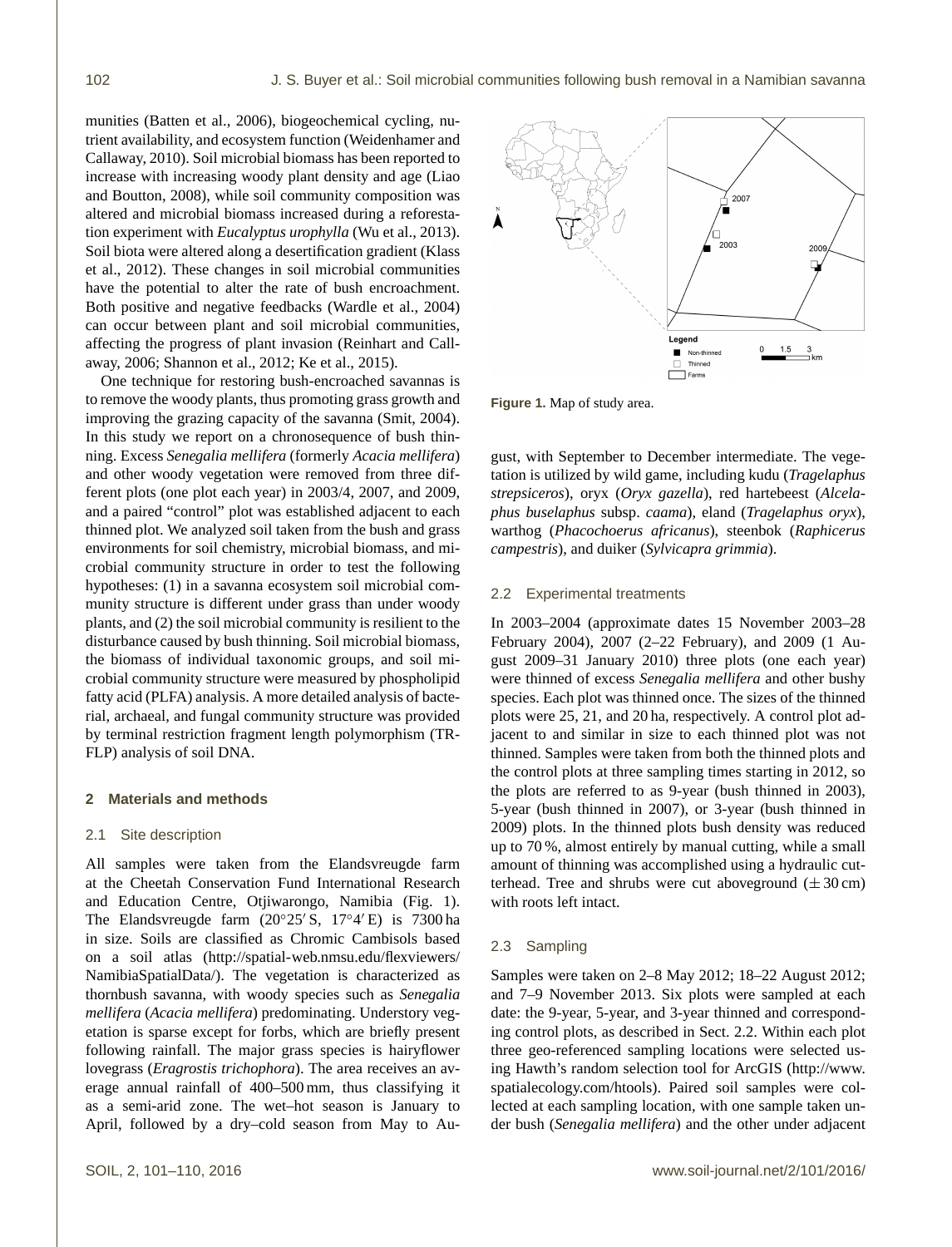

**Figure 2.** Experimental design. B, bush; G, grass; M, May 2012; A, August 2012; N, November 2013.

grass (*Eragrostis trichophora*). A free-standing bush was selected in open areas, whereas a bush within a cluster was selected in dense areas. Samples under bush were collected halfway between the trunk and the edge of the canopy. Samples were taken at the same geo-referenced sampling locations on all three sampling dates. All samples were taken at 0–15 cm in depth after removing surface litter. Samples were stored at −20 ◦C until analysis. A total of 108 samples were collected: 3 years of thinning  $(9, 5,$  and 3 years)  $\times$  2 treatments (thinned and control)  $\times$  3 geo-referenced sampling locations  $\times$  2 vegetation types (bush and grass)  $\times$  3 sampling dates (May 2012, August 2012, and November 2013). The experimental design is summarized in Fig. 2.

# 2.4 Soil analysis

Soil pH was measured with a combination electrode after shaking 1 g of soil in 10 mL of  $0.01$  M CaCl<sub>2</sub> for 1 h and letting solids settle for 15 min. Total C and N were measured on an Elementar VarioMax CNS analyzer (Elementar Americas, Mt. Laurel, NJ, USA), using duplicate 0.5 g samples. No inorganic C was detected by reaction with acid, so the soil was noncalcareous, and total C equaled organic C (Nelson and Sommers, 1996). Soil texture was analyzed on 50 g samples taken from a single sampling date using the hydrometer method (Gee and Bauder, 1986).

Phospholipid fatty acids (PLFAs) were analyzed as previously described (Buyer and Sasser, 2012). Briefly, lipids were extracted and phospholipids separated by solid-phase extraction. The fatty acids present in the phospholipids were converted to fatty acid methyl esters by transesterification and analyzed by gas chromatography. Quantification was performed relative to an internal standard. Identifications were confirmed on a random subset of samples by gas chromatography–mass spectrometry. PLFAs were summed into biomarker categories as follows: Gram-positive bacteria, *iso* and *anteiso* saturated branched fatty acids; Gramnegative bacteria, monounsaturated fatty acids, and cyclopropyl 17 : 0 and 19 : 0; actinomycetes, 10-methyl fatty acids; fungi, 18 : 2 ω6 *cis*; arbuscular mycorrhizal fungi, 16 :  $1 \omega 5 \text{ cis}$ ; and protozoa,  $20 : 3$  and  $20 : 4$  fatty acids (Buyer et al., 2010).

Soil DNA was extracted and purified using 0.25 g samples and the PowerSoil-htp 96 Well Soil DNA Isolation Kit (Mo-Bio Laboratories Inc., Carlsbad, CA, USA). Multiplex terminal restriction fragment length polymorphism analysis was performed for Bacteria, Archaea, and fungi as previously described (Singh et al., 2006). Briefly, bacterial, archaeal, and fungal ribosomal DNA sequences were amplified by polymerase chain reaction using fluorescent dye-labeled primers. Each PCR reaction contained  $1X$  Amplitaq Gold<sup>®</sup> 360 master mix (Thermo Fisher Scientific, Waltham, MA), 0.2 µM eubacterial forward (63fVIC) and reverse (1087r) primers, 0.4 µM archaeal forward (Ar3f) and reverse (Ar927rNED) primers, 0.4 µM fungal forward (ITS1fFAM) and reverse (ITS4) primers, 10 ng of template DNA, and nuclease-free water to adjust to a total reaction volume of  $50 \mu L$ . Primer sequences are given in Singh et al. (2006). Amplification was accomplished on a Techne thermal cycler (Bibby Scientific US, Burlington, NJ, USA) according to the following protocol: initial denaturation at  $95^{\circ}$ C for 5 min; 30 cycles of denaturation at  $95^{\circ}$ C for 45 s, annealing for 45 s at 55 °C, and extension at 72 °C for 1 min; and final extension at  $72 \degree$ C for 10 min. The amplicons were restricted with the enzymes MspI and HhaI and purified using a Performa® DTR Edge Plate (Edge BioSystems, Gaithersberg, MD). The dyelabeled restriction fragments were analyzed on an ABI 3730 Prism Genetic Analyzer (Thermo Fisher Scientific).

# 2.5 Statistical analysis

The analysis of treatment (thinned vs. control) and vegetation (bush vs. grass) effects was accomplished using a repeated measures split-split-plot design. PLFA concentrations were analyzed in SAS (version 9.2, SAS Institute, Cary, NC, USA) with a general linear mixed model. C, N, pH, and texture val-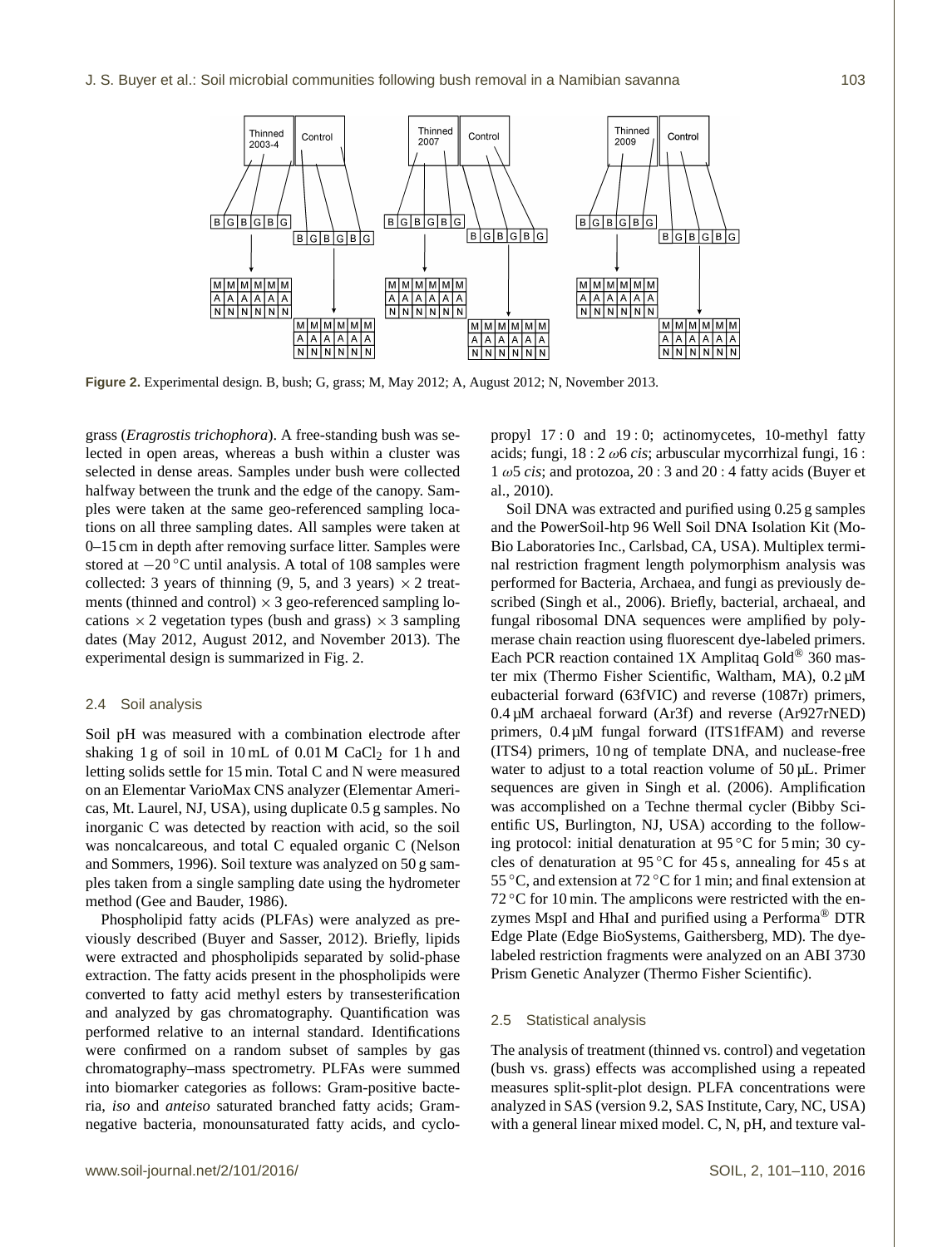Table 1. Soil pH, C, N, texture, and PLFA concentrations. PLFAs are reported as nmol g<sup>-1</sup> dry weight. All values are least-squares means  $\pm$  standard deviation, and values within a row with different letters are significantly different ( $p = 0.05$ ).  $N = 27$  except for soil texture values, where  $N = 9$ . The main effect of treatment (control vs. thinned) was not significant except for silt ( $p = 0.0007$ ). The main effect of vegetation (bush vs. grass) was significant ( $p = 0.001$ ) in all cases except for sand and clay, which were not significant. The interaction of treatment  $\times$  vegetation was not significant in all cases.

|                   |                     | Control             | Thinned             |                     |  |
|-------------------|---------------------|---------------------|---------------------|---------------------|--|
|                   | <b>Bush</b>         | <b>Grass</b>        | Bush                | <b>Grass</b>        |  |
| pH                | $5.70 \pm 0.58$ A   | $5.07 \pm 0.44$ B   | $5.32 \pm 0.59$ AB  | $4.53 \pm 0.43$ C   |  |
| Total $C(\%)$     | $0.61 \pm 0.29$ A   | $0.38 \pm 0.08$ B   | $0.58 \pm 0.19$ A   | $0.39 \pm 0.12$ B   |  |
| N(% )             | $0.04 \pm 0.02$ A   | $0.02 \pm 0.01$ B   | $0.04 \pm 0.01$ A   | $0.02 \pm 0.01$ B   |  |
| Sand $(\%)$       | $85 \pm 2$ A        | $85 \pm 2$ A        | $85 \pm 2$ A        | $86 \pm 2$ A        |  |
| $Silt(\%)$        | $7 \pm 1$ A         | $5 \pm 1$ B         | $5 \pm 1$ B         | $4 \pm 1$ C         |  |
| Clay(%)           | $9 \pm 2$ A         | $9 \pm 2$ A         | $10 \pm 2$ A        | $10 \pm 2$ A        |  |
| <b>Total PLFA</b> | $42.68 \pm 14.23$ A | $26.05 \pm 10.08$ B | $47.21 \pm 16.67$ A | $29.31 \pm 13.74$ B |  |
| Gram-negative     | $11.06 \pm 4.04$ A  | $5.79 \pm 2.27 B$   | $12.25 \pm 4.66$ A  | $6.08 \pm 2.37 B$   |  |
| Gram-positive     | $10.49 \pm 3.45$ A  | $7.38 \pm 3.27 B$   | $11.07 \pm 3.51$ A  | $8.02 \pm 3.57 B$   |  |
| Actinomycetes     | $4.74 \pm 1.30$ A   | $3.37 \pm 1.41$ B   | $4.47 \pm 1.08$ A   | $3.45 \pm 1.18$ B   |  |
| Fungi             | $2.09 \pm 1.40$ AB  | $0.85 \pm 0.80 B$   | $3.43 \pm 3.02$ A   | $1.16 \pm 1.54 B$   |  |
| AM fungi          | $1.52 \pm 0.63$ A   | $0.82 \pm 0.38$ B   | $1.65 \pm 0.79$ A   | $0.82 \pm 0.33 B$   |  |
| Protozoa          | $0.35 \pm 0.17$ A   | $0.10 \pm 0.09$ B   | $0.44 \pm 0.26$ A   | $0.13 \pm 0.13 B$   |  |

ues were analyzed in SAS with a generalized linear mixed model utilizing a beta distribution and a logit link function (Stroup, 2015). The covariance structure was optimized for each variable and compensated for spatial (three sampling locations within each plot) and temporal (each sampling location sampled three different times) covariance. While the analysis of treatment and vegetation effects was not pseudoreplicated, as we had three pairs of thinned and control plots and compensated for covariance as described above, the analysis of recovery of thinned plots with time was inherently pseudoreplicated, as only one plot was thinned each year. Therefore, for the analysis of the effect of time since bush thinning, we calculated means for each plot and compared them without attempting to assess statistical significance.

TRFLP data were processed using the online software package T-REX [\(http://trex.biohpc.org/\)](http://trex.biohpc.org/) to remove noise and align peaks (Culman et al., 2009). For both PLFA and TR-FLP data, redundancy and canonical correspondence analyses were performed in CANOCO (version 5, Microcomputer Power, Ithaca, NY, USA). The proportional data were squareroot-transformed, and the length of the gradient relative to the standard deviation determined the choice between linear (redundancy analysis) and unimodal (canonical correspondence analysis) models, as advised by the CANOCO software.

#### **3 Results and discussion**

3.1 Soil microbial biomass and soil properties

#### 3.1.1 Treatment and vegetation effects

The effects of treatment (thinned vs. control) and vegetation (bush vs. grass) on soil texture, pH, C, N, and PLFA concentration are summarized in Table 1. The soil was noncalcareous, so total C was equivalent to organic C. There were small but statistically significant effects on soil texture, with silt higher in control plots than thinned plots and higher under bush than grass. This may be explained by wind erosion preferentially removing silt over sand and clay from thinned plots and grassy locations (Colazo and Buschiazzo, 2015).

The effect of landscape vegetation (bush vs. grass) was far greater than the effect of treatment (thinned vs. control plot) on soil chemistry and PLFA concentrations. Soils under bush had significantly higher pH, C, N, and total PLFA, which corresponds to microbial biomass, than soils under grass. The concentration of each PLFA biomarker group was also greater, indicating that the biomass of the large taxonomic groups analyzed by PLFA all increased in bush compared to grass environments. While there were no statistically significant overall treatment effects on soil chemistry or PLFA concentrations, there was a statistically significant treatment effect under grass, where the pH was higher in control plots than in thinned plots. There were, however, significant overall treatment effects on microbial community structure (Sect. 3.2.2, below). These results are consistent with the concept of woody plants as "islands of fertility" with higher soil organic matter and nutrients than under grass (Okin et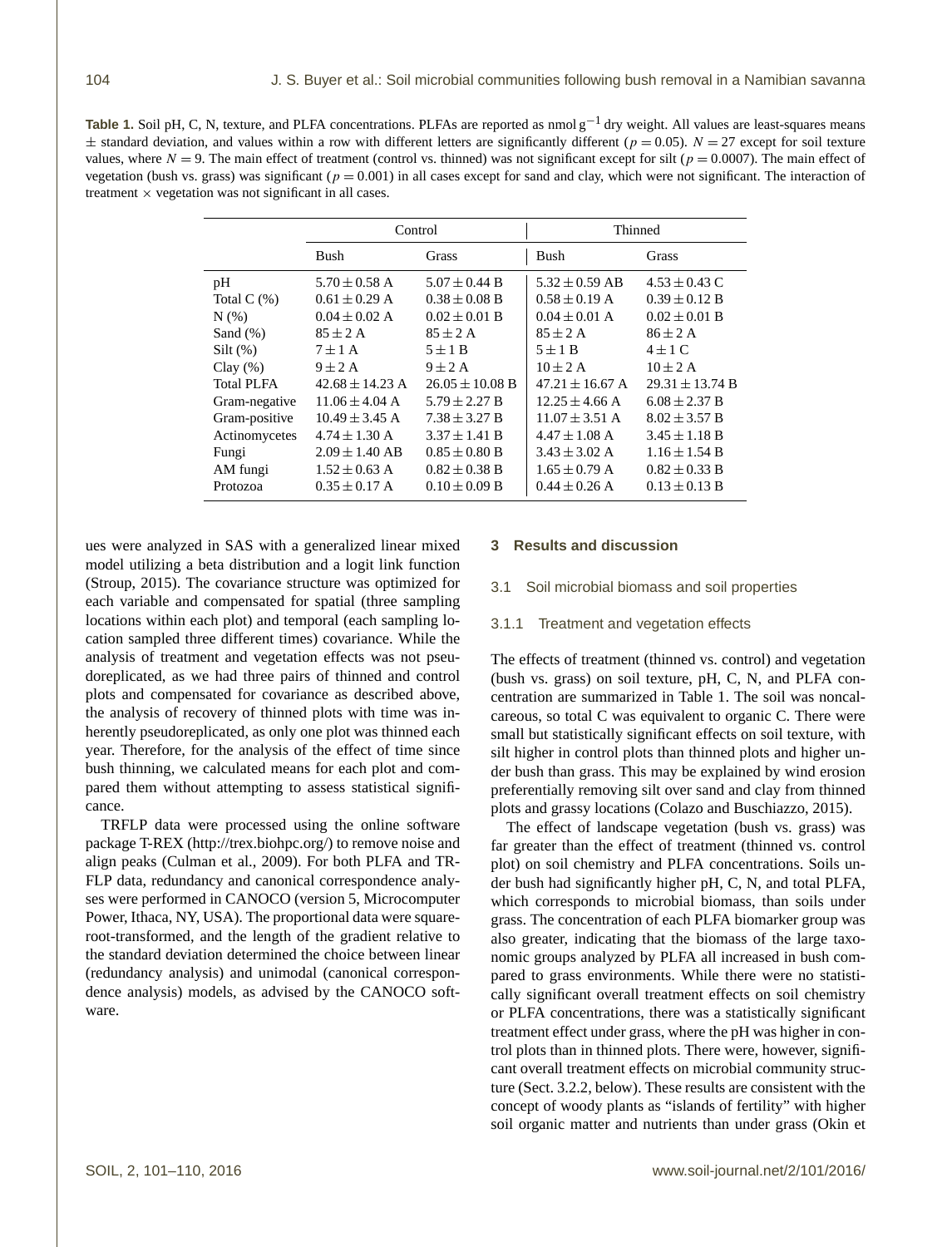al., 2008), and are similar to those observed under *Vachellia tortilis* (*Acacia tortilis*) in Tunisia (Fterich et al., 2014).

## 3.1.2 Sampling date effect

The sampling date (May 2012, August 2012, November 2013) had no effect on pH, C, or N. However, there were large and statistically significant differences in PLFA concentrations between the first two samplings and the final sampling. The total PLFA concentration was 40.23, 40.35, and  $28.36$  nmol  $g^{-1}$  for May, August, and November samplings, respectively. Similarly, a decrease in the concentration of each and every PLFA biomarker group occurred from August 2012 to November 2013 (data not shown). Annual rainfall totaled 669 mm in 2012 and 223 mm in 2013, which likely explains the difference in microbial biomass over this time period.

# 3.1.3 Chronosequence effect

The recovery of the soil microbial biomass in the years following bush thinning was examined by comparing thinned and control plots separately for each year of thinning. We only performed this analysis for samples under grass because the purpose of bush thinning was to restore the ecosystem to one dominated by grass. In the 9-year plots, the thinned and control plots were nearly identical in total PLFA, all PLFA biomarker groups, C, N, and pH (Table 2). In the 5-year plots, the control plot was slightly higher than the thinned plot in pH, C, total PLFA, and most of the PLFA biomarkers. In the 3-year plots, total PLFA was much higher in the thinned plot than the control plot. PLFA biomarker groups were also higher in the thinned plot, although the amount of increase varied somewhat between biomarker groups. C and N were also higher in the thinned plot, but the pH was much lower. Only one thinned plot was established each year, so we cannot control for spatial variation among the different years of the chronosequence, but the general trend in the chronosequence was for soil properties, microbial biomass, and the biomass of each taxonomic group in thinned plots to become more similar to control plots with time, indicating ecosystem recovery from the disturbance created by bush thinning. These results may be explained by the death and decomposition of woody plant roots following harvesting, thus temporarily raising C, N, and microbial biomass, and by indirect effects of the regrowth of hairyflower lovegrass (*Eragrostis trichophora*) in the bush removal area.

# 3.2 Soil microbial community structure

# 3.2.1 PLFA analysis of community structure

PLFA analysis was also used to analyze microbial community structure. The ordination plot is presented in Fig. 3. The horizontal axis separates samples primarily according to vegetation type (grass vs. bush), while the vertical axis separates



**Figure 3.** Redundancy analysis of soil PLFA. Vectors indicate the correlations between each factor and the axes. Very small vectors were eliminated for the sake of clarity.

primarily by sampling date. All November 2013 samples have positive axis 2 values, while all May and August 2012 samples have negative values on axis 2. Soil samples under bush were associated with higher proportions of arbuscular mycorrhizal fungi (AMF), protozoa, and Gram-negative bacteria, while soils under grass were associated with higher proportions of actinomycetes and Gram-positive bacteria. The higher proportions of actinomycetes and Gram-positive bacteria under grass may be a response to lower carbon availability and a more oligotrophic environment, as described in Sect. 3.1.1, and are consistent with results in an agricultural system (Buyer et al., 2010). Samples taken in 2012 had higher proportions of Gram-positive bacteria, AMF, and protozoa, while samples taken in 2013 had higher proportions of actinomycetes and Gram-negative bacteria. These biomarkers should be interpreted very cautiously, as there is ample evidence in the literature to suggest that these groupings are not entirely specific (Frostegård et al., 2011).

#### 3.2.2 TRFLP analysis of community structure

Soil microbial community structure was analyzed in greater detail by TRFLP. Ordinations are presented in Figs. 4, 5, and 6 for Bacteria, Archaea, and fungi. Vectors indicate correlations with treatment and environmental variables. For Bacteria and Archaea, the samples taken in November 2013 had very different TRFLP profiles than the samples taken in 2012, so they were analyzed in a separate ordination. For fungi, each sampling had different profiles, so they were all analyzed separately. Bush and grass samples were generally different in microbial community structure, while thinning and years since thinning also had some effect. Soil pH, C, and N also affected the TRFLP profiles. Since pH, C, and N were all greater in samples taken under bush than under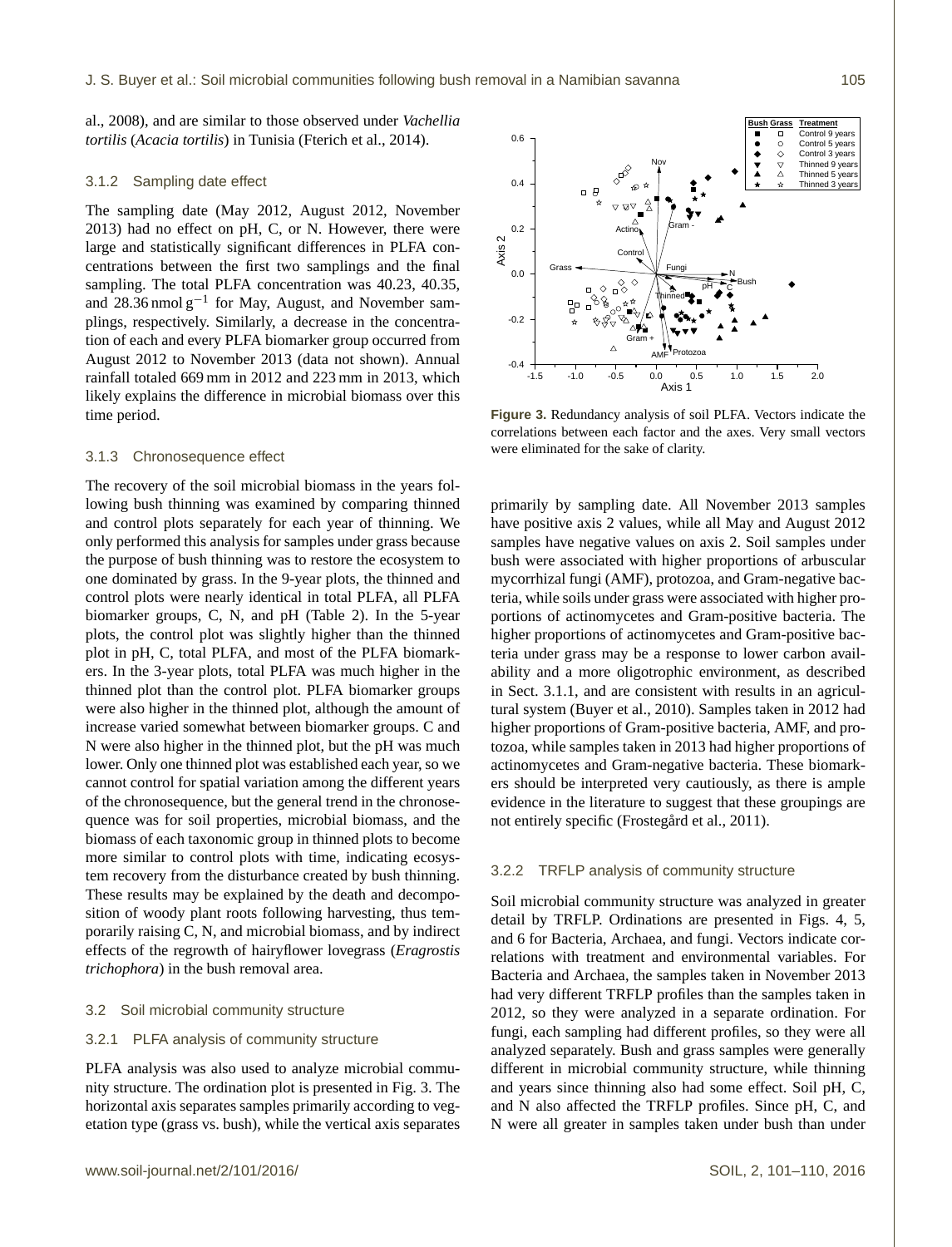|                   | 9 years since thinning |         | 5 years since thinning |         | 3 years since thinning |         |
|-------------------|------------------------|---------|------------------------|---------|------------------------|---------|
|                   | Control                | Thinned | Control                | Thinned | Control                | Thinned |
| pH                | 4.82                   | 4.69    | 5.11                   | 4.87    | 5.28                   | 4.02    |
| Total $C(\%)$     | 0.34                   | 0.36    | 0.42                   | 0.39    | 0.35                   | 0.40    |
| $N(\%)$           | 0.02                   | 0.02    | 0.02                   | 0.02    | 0.02                   | 0.03    |
| <b>Total PLFA</b> | 24.3                   | 24.4    | 28.55                  | 27.37   | 25.3                   | 36.16   |
| Gram-negative     | 5.39                   | 5.28    | 6.23                   | 6.02    | 5.76                   | 6.95    |
| Gram-positive     | 6.74                   | 6.94    | 8.42                   | 7.56    | 6.97                   | 9.55    |
| Actinomycetes     | 2.82                   | 3.07    | 3.77                   | 3.50    | 3.51                   | 3.77    |
| Fungi             | 0.68                   | 0.81    | 1.03                   | 1.03    | 0.86                   | 1.63    |
| AM fungi          | 0.76                   | 0.77    | 0.92                   | 0.88    | 0.79                   | 0.79    |
| Protozoa          | 0.08                   | 0.09    | 0.12                   | 0.17    | 0.11                   | 0.12    |

**Table 2.** Soil pH, C, N, and PLFA mean concentrations by year of harvest under grass ( $N = 9$ ). PLFAs are reported as nmol g<sup>-1</sup> dry weight. Means are reported without standard deviation or statistical significance as these data are pseudoreplicated.

grass, the vectors for these factors were all partially aligned with the vector for bush.

Decomposition of variance of the ordinations is presented in Table 3. Soil pH, C, and N explain a greater proportion of the total variance than vegetation, thinning, year of thinning, or soil texture. These results indicate that soil chemistry is more important than soil texture, vegetation type, bush thinning, or years since bush thinning in determining soil microbial community structure in this experiment. There is some shared variance between vegetation and pH, C, and N (data not shown), suggesting that some but not all of the effect of vegetation on the soil microbial community is through alterations in soil chemistry. This is consistent with the results presented in Table 1 which demonstrate the effects of vegetation on pH, C, and N. pH is believed to be the primary driver of soil microbial community structure at continental scales (Lauber et al., 2009), while soil C has been identified as another factor contributing to soil microbial community structure (Fierer et al., 2007).

Bush thinning and years since bush thinning also had some effect on soil microbial community structure which was not attributed to shared variance with soil chemistry. Bush thinning may have perturbed the soil ecosystem through death and subsequent decay of roots, through changes in root exudates as the ecosystem shifted from bush to grass, or both. We interpret the effect of year of bush thinning as ecosystem recovery, but recognize that it could represent spatial variation since each thinned plot was at a different site within the Elandsvreugde farm. However, if this is a location effect, it is not entirely attributable to differences in soil pH, C, or N, since not all variance was shared with soil chemistry. Furthermore, the thinned and control plots represent a stark contrast in terms of plant community composition and potential ecosystem function.

# 3.3 Soil community recovery

Ecosystem recovery was also assessed by calculating the Euclidean distance, in ordination space, between control and thinned plots for each year since thinning. For Bacteria in 2012, the distance between control and thinned samples under grass was 0.11 for the 9-year plots, 0.11 for the 5-year plots, and 0.49 for the 3-year plot. For Bacteria samples taken in November 2013, the same three distances were 1.8, 0.9, and 2.0. Similarly, the analysis for Archaea indicated that the 3-year plots had the greatest distance between control and thinned under grass in samples taken in both 2012 and 2013 (data not shown). The pattern for fungi was more complex. In May 2012 and November 2013 the 3-year plots had the greatest distance between control and thinned, while in August 2012 the distance was 9 years < 3 years < 5 years.

These results indicate that the microbial communities that were perturbed by bush thinning partially recovered over a time span of 3–9 years to a state similar to that of undisturbed grass in a bush-encroached area, which is consistent with other findings (Marchante et al., 2009). The recovery was partially obscured by seasonal variations in microbial community structure. Recovery may have been more complete for Bacteria and Archaea than fungal communities, as previously demonstrated with the response of soil microbial communities under different land-use systems to drought (de Vries et al., 2012), or else the seasonal variation had a greater obscuring effect on recovery in fungal communities than in bacterial and archaeal communities. The recovery of the 5 year plot was not always intermediate between the 3-year and 9-year plots, which may reflect unstable temporal variations in community structure during recovery or transitional microbial community structures that are dissimilar to both the 9-year and 3-year plots.

Our results demonstrate that the soil microbial community is sensitive to bush thinning but is also resilient, with some recovery over a time span of several years. The sensitivity to disturbance and the timescale of resilience are consistent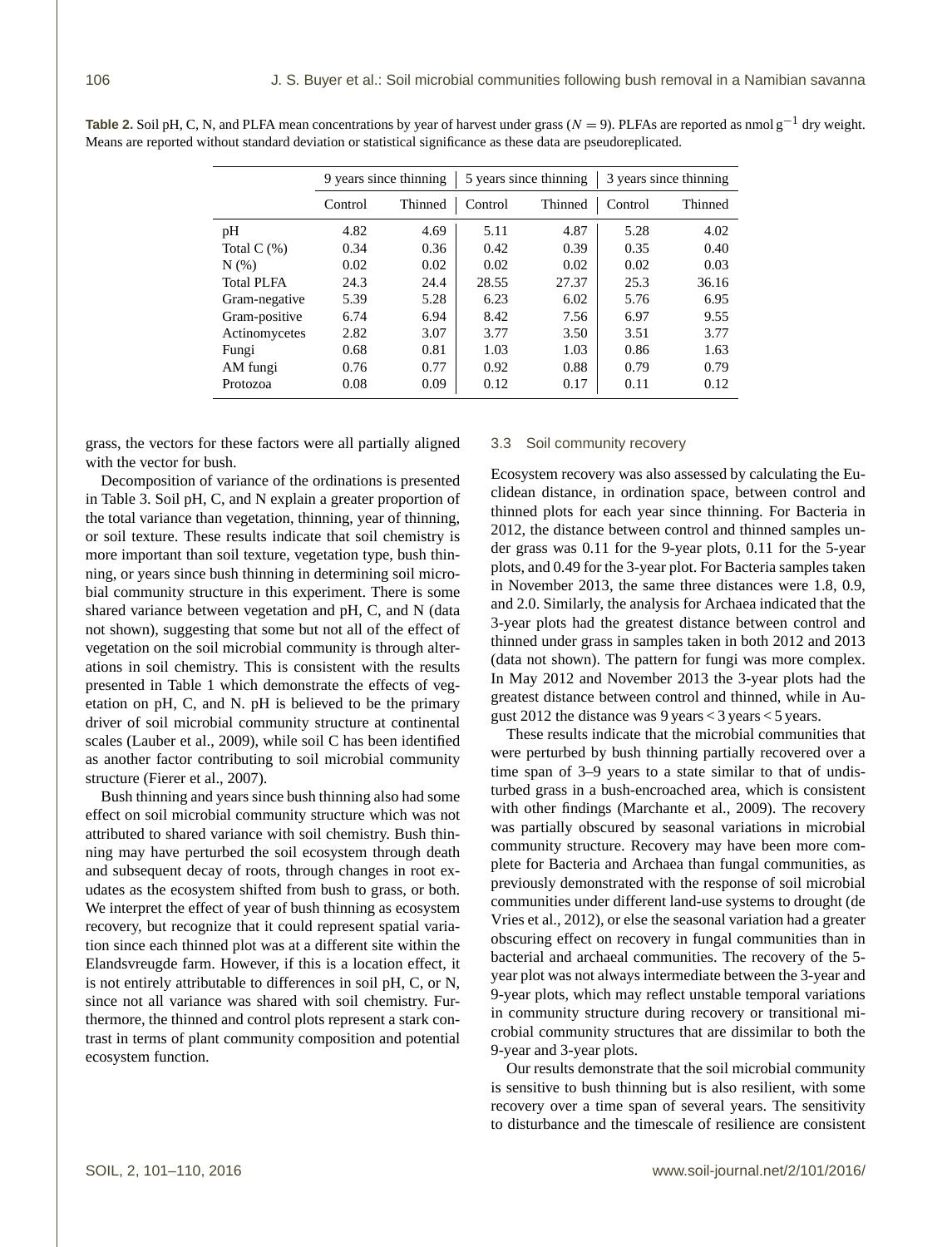**Table 3.** Decomposition of variance of TRFLP ordinations.

|                                                                      | <b>Bacteria</b>                        |                                    | Archaea                              |                            | Fungi                             |                                       |                                       |
|----------------------------------------------------------------------|----------------------------------------|------------------------------------|--------------------------------------|----------------------------|-----------------------------------|---------------------------------------|---------------------------------------|
|                                                                      | $May + Aug$                            | <b>Nov</b>                         | $May + Aug$                          | <b>Nov</b>                 | May                               | Aug                                   | <b>Nov</b>                            |
| Total variance explained                                             | $0.223***$                             | $0.369***$                         | $0.169***$                           | $0.245***$                 | $0.328***$                        | $0.326***$                            | $0.356**$                             |
| Total variance due to:<br>Vegetation<br>Thinning<br>Year of thinning | $0.058***$<br>$0.023***$<br>$0.045***$ | $0.051***$<br>$0.043*$<br>$0.078*$ | $0.036***$<br>$0.027***$<br>$0.030*$ | $0.030*$<br>0.021<br>0.046 | $0.049***$<br>0.025<br>$0.077***$ | $0.049***$<br>$0.039***$<br>$0.070**$ | $0.040***$<br>$0.045***$<br>$0.076**$ |
| pH, C, and N<br>Texture                                              | $0.100***$<br>$0.055**$                | $0.166***$<br>0.107                | $0.071***$<br>0.038                  | $0.103***$<br>$0.080*$     | $0.109***$<br>0.095               | $0.105*$<br>0.088                     | $0.124***$<br>0.107                   |

Significance of results: \*  $p \le 0.05$ ; \*\*  $p \le 0.01$ ; \*\*\*  $p \le 0.005$ 





**Figure 4.** Redundancy analysis of bacterial TRFLP. **(a)** May and August 2012. **(b)** November 2013. Vectors indicate the correlations between each factor and the axes. Very small vectors were eliminated for the sake of clarity.

**Figure 5.** Redundancy analysis of archaeal TRFLP. **(a)** May and August 2012. **(b)** November 2013. Vectors indicate the correlations between each factor and the axes. Very small vectors were eliminated for the sake of clarity.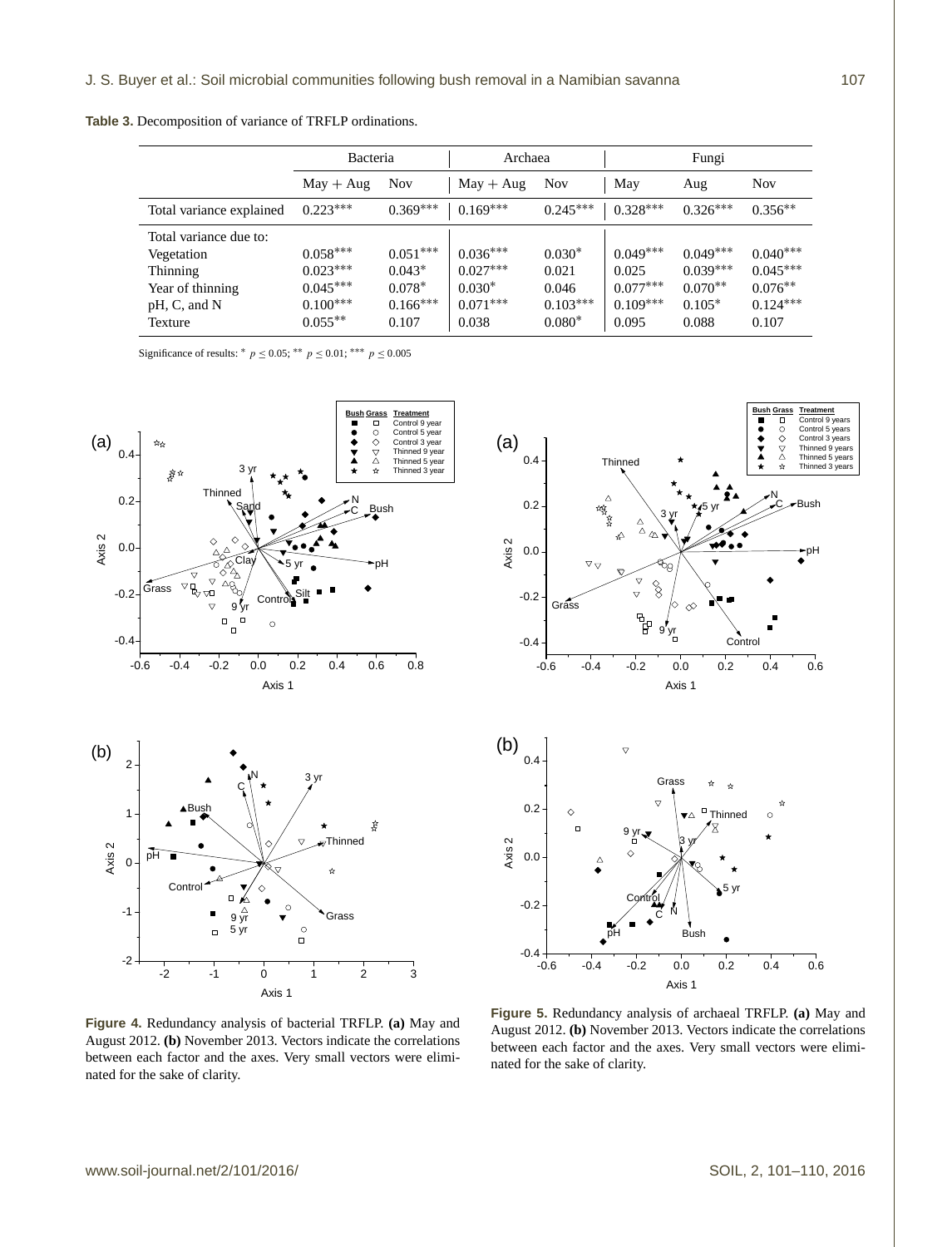

**Figure 6.** Canonical correspondence analysis of fungal TRFLP. **(a)** May 2012. **(b)** August 2012. **(c)** November 2013. Vectors indicate the correlations between each factor and the axes. Very small vectors were eliminated for the sake of clarity.

with other studies (Allison and Martiny, 2008). However, a recent study (Ke et al., 2015) found no effect of plant invasion on soil microbial community structure, suggesting that certain soil communities are resistant to plant invasion and that sensitivity or resistance may depend on factors such as climate and site history as well as the specific plant species.

# 3.4 Further questions

Two other questions arise from this research that we cannot answer at this time. First, does soil ecosystem function change with the changes in microbial community biomass and structure reported here? While high levels of functional redundancy and soil microbial diversity suggest that changes in community structure may not affect function, there is evidence indicating that changes in microbial biomass and community structure may alter ecosystem processes (Reeve et al., 2010). Invasive plants have been shown to change soil ecosystem function (Weidenhamer and Callaway, 2010; Wolfe and Klironomos, 2005), which in one case was attributed to bacterial endophytes (Rout et al., 2013). The fact that *Senegalia mellifera* is leguminous and fixes nitrogen through symbiotic rhizobia strongly suggests that nitrogen cycling will be altered. Several soil enzyme activities were reported to be higher under the canopy of *Vachellia tortilis (Acacia tortilis)* than in adjacent open areas (Fterich et al., 2014).

Second, are there positive or negative feedback loops (Wardle et al., 2004) between grass and soil following bush removal? There is strong experimental evidence supporting the role of plant–soil feedback in driving plant community composition (Pendergast et al., 2013). The changes in soil chemistry and microbial communities following bush removal could promote either grass establishment (positive feedback) or bush regrowth and encroachment (negative feedback). Both soil nutrients and soil microbial communities have been shown to be involved in plant–soil feedback (Perkins and Nowak, 2013). Further work is required to answer these questions and fully assess the role of soil microbes in restoration of savannas altered by bush encroachment.

# **4 Conclusions**

We found that bush thinning initially perturbs the soil ecosystem, but over 3–9 years the system recovers to a state resembling that of undisturbed grass in a bush-encroached savanna. Bush thinning may provide a way to restore both the aboveground and belowground components of bush-encroached savanna ecosystems to a more grass-dominated state.

**Acknowledgements.** We thank Stan Tesch, Sarah Emche, Anh Le, and Monica Hofte for technical assistance, as well as Janine Fearon, Lucia Mhuulu, Natalie Giessen, and Robert Thompson for their help with sample collection. We thank Bryan Vinyard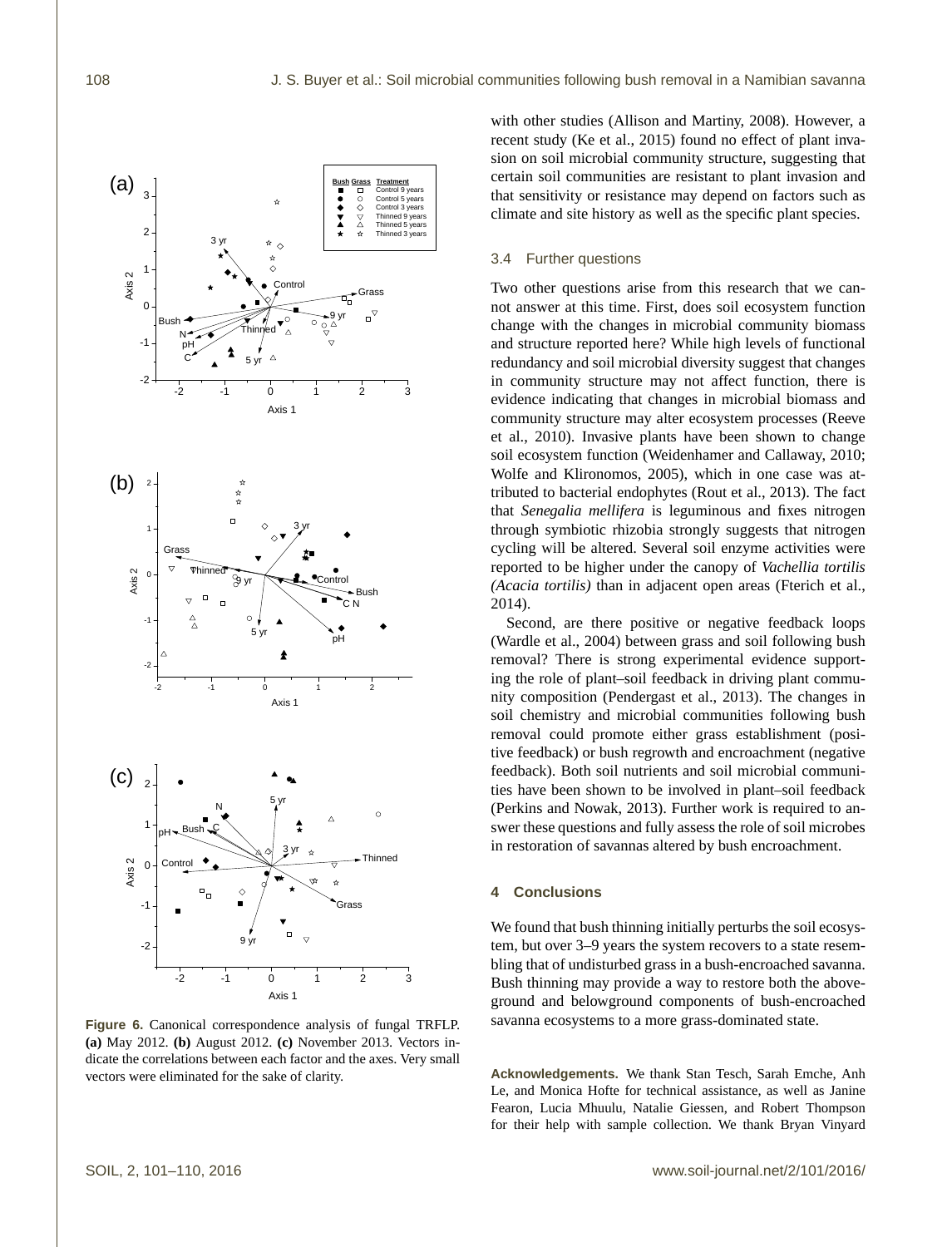for statistical advice. The sample collection was conducted under permit 1768/2013 from the Namibian Ministry of Environment and Tourism.

Edited by: F. García-Orenes

# **References**

- Allison, S. D. and Martiny, J. B. H.: Resistance, resilience, and redundancy in microbial communities, P. Natl. Acad. Sci. USA, 105, 11512–11519, doi[:10.1073/pnas.0801925105,](http://dx.doi.org/10.1073/pnas.0801925105) 2008.
- Batten, K., Scow, K., Davies, K., and Harrison, S.: Two Invasive Plants Alter Soil Microbial Community Composition in Serpentine Grasslands, Biol. Invasions, 8, 217–230, doi[:10.1007/s10530-004-3856-8,](http://dx.doi.org/10.1007/s10530-004-3856-8) 2006.
- Bond, W. J. and Midgley, G. F.: Carbon dioxide and the uneasy interactions of trees and savannah grasses, Philos. T. Roy. Soc. B, 367, 601–612, doi[:10.1098/rstb.2011.0182,](http://dx.doi.org/10.1098/rstb.2011.0182) 2012.
- Buyer, J. S. and Sasser, M.: High throughput phospholipid fatty acid analysis of soils, Appl. Soil Ecol., 61, 127–130, 2012.
- Buyer, J. S., Teasdale, J. R., Roberts, D. P., Zasada, I. A., and Maul, J. E.: Factors affecting soil microbial community structure in tomato cropping systems, Soil Biol. Biochem., 42, 831–841, 2010.
- Colazo, J. C. and Buschiazzo, D.: The Impact of Agriculture on Soil Texture Due to Wind Erosion, Land Degrad. Dev., 26, 62– 70, doi[:10.1002/ldr.2297,](http://dx.doi.org/10.1002/ldr.2297) 2015.
- Culman, S., Bukowski, R., Gauch, H., Cadillo-Quiroz, H., and Buckley, D.: T-REX: software for the processing and analysis of T-RFLP data, BMC Bioinformatics, 10, 171, 2009.
- de Klerk, J. N.: Bush encroachment in Namibia, Ministry of Environment and Tourism, Windhoek, Namibia, 253 pp., 2004.
- de Vries, F. T., Liiri, M. E., Bjornlund, L., Bowker, M. A., Christensen, S., Setala, H. M., and Bardgett, R. D.: Land use alters the resistance and resilience of soil food webs to drought, Nature Clim. Change, 2, 276–280, 2012.
- Fierer, N., Bradford, M. A., and Jackson, R. B.: Toward an ecological classification of soil bacteria, Ecology, 88, 1354–1364, doi[:10.1890/05-1839,](http://dx.doi.org/10.1890/05-1839) 2007.
- Frostegård, Å., Tunlid, A., and Bååth, E.: Use and misuse of PLFA measurements in soils, Soil Biol. Biochem., 43, 1621–1625, 2011.
- Fterich, A., Mahdhi, M., and Mars, M.: The effects of Acacia tortilis subsp. Raddiana, soil texture and soil depth on soil microbial and biochemical characteristics in arid zones of tunisia, Land Degrad. Dev., 25, 143–152, doi[:10.1002/ldr.1154,](http://dx.doi.org/10.1002/ldr.1154) 2014.
- Gee, G. W. and Bauder, J. W.: Particle-size analysis, in: Methods of Soil Analysis, PART 1, Soil Science Society of America, Madison, WI, 383–411, 1986.
- Kambatuku, J. R., Cramer, M. D., and Ward, D.: Overlap in soil water sources of savanna woody seedlings and grasses, Ecohydrology, 6, 464–473, doi[:10.1002/eco.1273,](http://dx.doi.org/10.1002/eco.1273) 2013.
- Ke, P.-J., Miki, T., and Ding, T.-S.: The soil microbial community predicts the importance of plant traits in plant–soil feedback, New Phytologist, 206, 329–341, doi[:10.1111/nph.13215,](http://dx.doi.org/10.1111/nph.13215) 2015.
- Klass, J. R., Peters, D. P. C., Trojan, J. M., and Thomas, S. H.: Nematodes as an indicator of plant-soil interactions associated with desertification, Appl. Soil Ecol., 58, 66–77, 2012.
- Lauber, C. L., Hamady, M., Knight, R., and Fierer, N.: Pyrosequencing-based assessment of soil pH as a predictor of soil bacterial community structure at the continental scale, Appl. Environ. Microb., 75, 5111–5120, doi[:10.1128/aem.00335-09,](http://dx.doi.org/10.1128/aem.00335-09) 2009.
- Lehman, R. M., Cambardella, C. A., Stott, D. E., Acosta-Martinez, V., Manter, D. K., Buyer, J. S., Maul, J. E., Smith, J. L., Collins, H. P., Halvorson, J. J., Kremer, R. J., Lundgren, J. G., Ducey, T. F., Jin, V. L., and Karlen, D. L.: Understanding and enhancing soil biological health: the solution for reversing soil degradation, Sustainability, 7, 988–1027, doi[:10.3390/su7010988,](http://dx.doi.org/10.3390/su7010988) 2015.
- Liao, J. D. and Boutton, T. W.: Soil microbial biomass response to woody plant invasion of grassland, Soil Biol. Biochem., 40, 1207–1216, 2008.
- Lynch, J. M. and Whipps, J. M.: Substrate flow in the rhizosphere, Plant Soil, 129, 1–10, 1990.
- Marchante, E., Kjøller, A., Struwe, S., and Freitas, H.: Soil recovery after removal of the  $N_2$ -fixing invasive Acacia longifolia: consequences for ecosystem restoration, Biol. Invasions, 11, 813–823, 2009.
- Maul, J. and Drinkwater, L.: Short-term plant species impact on microbial community structure in soils with long-term agricultural history, Plant Soil, 330, 369–382, 2010.
- Nelson, D. W. and Sommers, L. E.: Total Carbon, Organic Carbon, and Organic Matter, in: Methods of Soil Analysis Part 3 – Chemical Methods, edited by: Sparks, D. L., Page, A. L., Helmke, P. A., and Loeppert, R. H., SSSA Book Series, Soil Science Society of America, American Society of Agronomy, Madison, WI, 961–1010, 1996.
- O'Connor, T. G., Puttick, J. R., and Hoffman, M. T.: Bush encroachment in southern Africa: changes and causes, Afr. J. Range For. Sci., 31, 67–88, doi[:10.2989/10220119.2014.939996,](http://dx.doi.org/10.2989/10220119.2014.939996) 2014.
- Okin, G. S., Mladenov, N., Wang, L., Cassel, D., Caylor, K. K., Ringrose, S., and Macko, S. A.: Spatial patterns of soil nutrients in two southern African savannas, J. Geophys. Res.-Biogeo., 113, G02011, doi[:10.1029/2007jg000584,](http://dx.doi.org/10.1029/2007jg000584) 2008.
- Pendergast, T. H., Burke, D. J., and Carson, W. P.: Belowground biotic complexity drives aboveground dynamics: a test of the soil community feedback model, New Phytologist, 197, 1300–1310, doi[:10.1111/nph.12105,](http://dx.doi.org/10.1111/nph.12105) 2013.
- Perkins, L. B. and Nowak, R. S.: Native and non-native grasses generate common types of plant–soil feedbacks by altering soil nutrients and microbial communities, Oikos, 122, 199–208, doi[:10.1111/j.1600-0706.2012.20592.x,](http://dx.doi.org/10.1111/j.1600-0706.2012.20592.x) 2013.
- Reeve, J. R., Schadt, C. W., Carpenter-Boggs, L., Kang, S., Zhou, J., and Reganold, J. P.: Effects of soil type and farm management on soil ecological functional genes and microbial activities, ISME J., 4, 1099–1107, 2010.
- Reinhart, K. O. and Callaway, R. M.: Soil biota and invasive plants, New Phytologist, 170, 445–457, doi[:10.1111/j.1469-](http://dx.doi.org/10.1111/j.1469-8137.2006.01715.x) [8137.2006.01715.x,](http://dx.doi.org/10.1111/j.1469-8137.2006.01715.x) 2006.
- Riginos, C., Grace, J. B., Augustine, D. J., and Young, T. P.: Local versus landscape-scale effects of savanna trees on grasses, J. Ecol., 97, 1337–1345, 2009.
- Ripple, W. J., Newsome, T. M., Wolf, C., Dirzo, R., Everatt, K. T., Galetti, M., Hayward, M. W., Kerley, G. I. H., Levi, T., Lindsey, P. A., Macdonald, D. W., Malhi, Y., Painter, L. E., Sandom, C. J., Terborgh, J., and Van Valkenburgh, B.: Collapse of